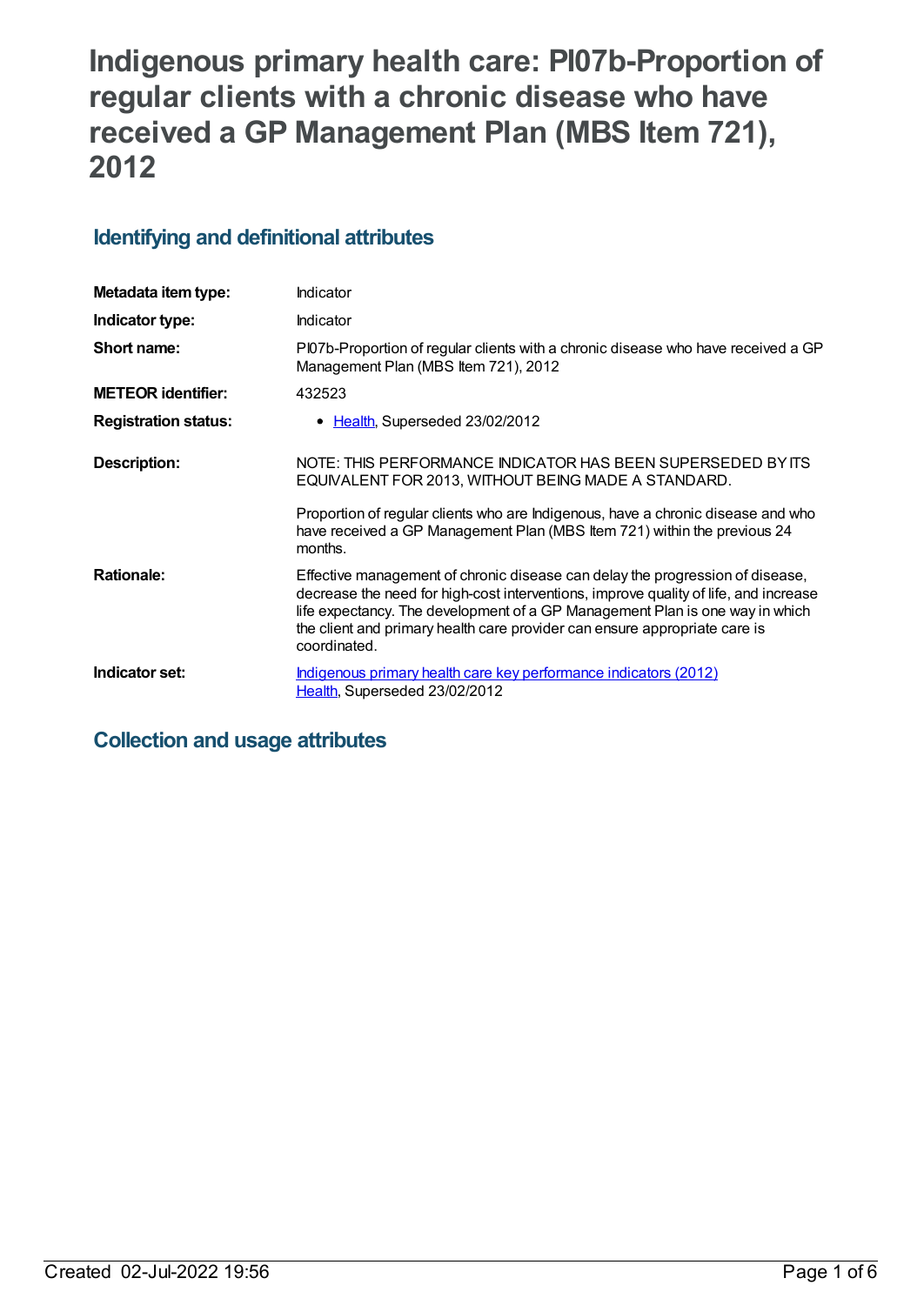| <b>Computation description:</b> | Proportion of regular clients who are Indigenous, have a chronic disease and who<br>have received a GP Management Plan (MBS Item 721) within the previous 24<br>months.                                                                                                                                                                                                                 |
|---------------------------------|-----------------------------------------------------------------------------------------------------------------------------------------------------------------------------------------------------------------------------------------------------------------------------------------------------------------------------------------------------------------------------------------|
|                                 | 'Regular client' refers to a client of an OATSIH-funded primary health care service<br>(that is required to report against the Indigenous primary health care key<br>performance indicators) who has an active medical record; that is, a client who has<br>attended the OATSIH-funded primary health care service at least 3 times in 2<br>years.                                      |
|                                 | GP Management Plan (MBS Item 721): The Chronic Disease Management<br>(CDM) Medicare items on the Medicare Benefits Schedule (MBS) enable GPs to<br>plan and coordinate the health care of patients with chronic or terminal medical<br>conditions (Department of Health and Ageing 2011). GP Management Plans, for<br>the purpose of this indicator, are defined in the MBS (Item 721). |
|                                 | Presented as a percentage.                                                                                                                                                                                                                                                                                                                                                              |
|                                 | Calculated separately for each chronic disease type:                                                                                                                                                                                                                                                                                                                                    |
|                                 | A) Type II diabetes                                                                                                                                                                                                                                                                                                                                                                     |
|                                 | Exclude Type I diabetes, secondary diabetes, gestational diabetes mellitus (GDM),<br>previous GDM, impaired fasting glucose, impaired glucose tolerance.                                                                                                                                                                                                                                |
|                                 | B) Cardiovascular disease                                                                                                                                                                                                                                                                                                                                                               |
|                                 | C) Chronic obstructive pulmonary disease                                                                                                                                                                                                                                                                                                                                                |
|                                 | D) Chronic kidney disease                                                                                                                                                                                                                                                                                                                                                               |
| <b>Computation:</b>             | At this stage, this indicator is only calculated for Type II diabetes as currently this<br>is the only relevant chronic disease type with an agreed national definition.<br>(Numerator $\div$ Denominator) x 100                                                                                                                                                                        |
| Numerator:                      | Calculation A: Number of regular clients who are Indigenous, have Type II diabetes<br>and who have received a GP Management Plan (MBS Item 721) within the<br>previous 24 months.                                                                                                                                                                                                       |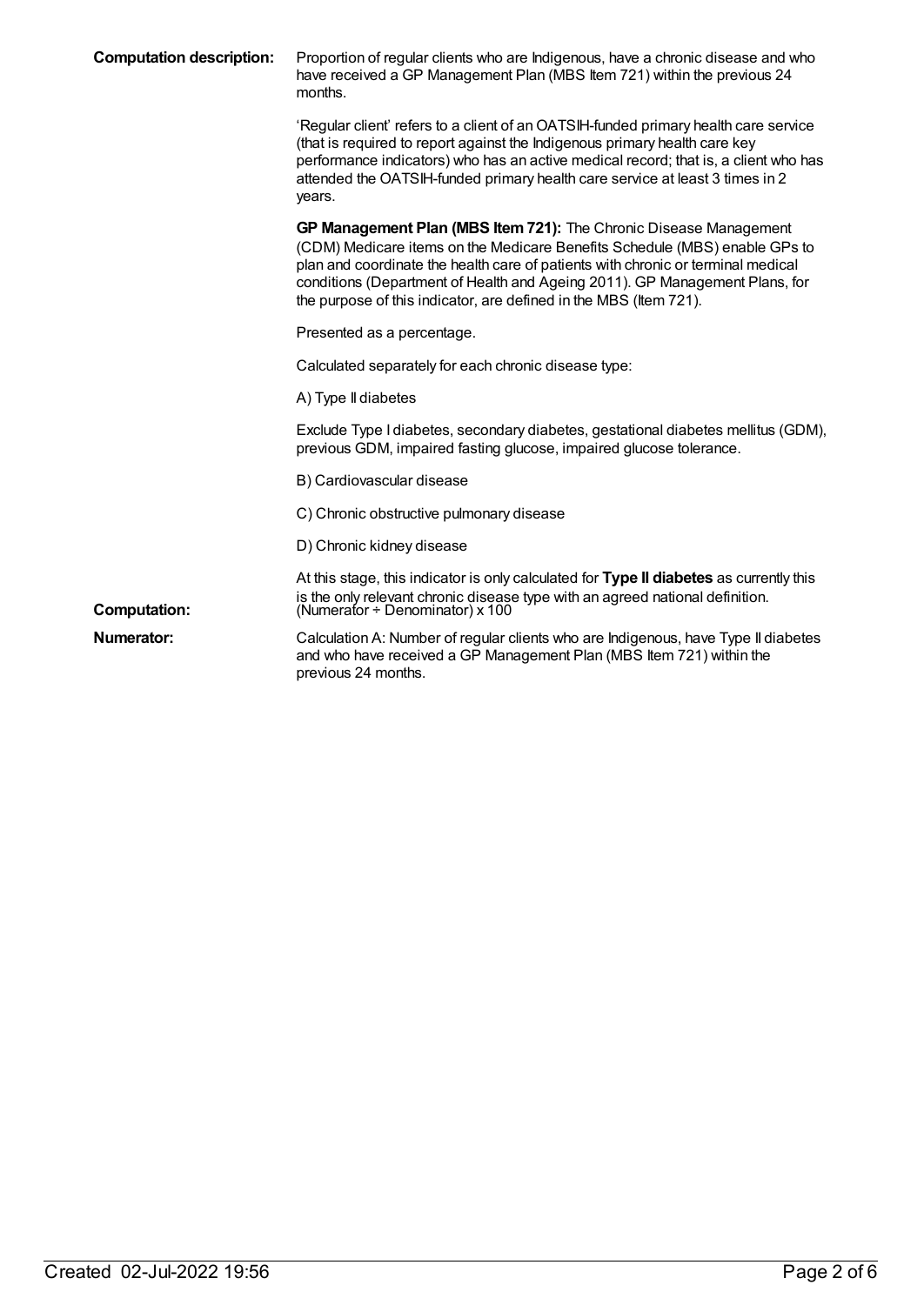[Person—diabetes](https://meteor.aihw.gov.au/content/270194) mellitus status, code NN

**Data Source**

[Indigenous](https://meteor.aihw.gov.au/content/430643) primary health care data collection

**NMDS / DSS**

[Indigenous](https://meteor.aihw.gov.au/content/430629) primary health care DSS 2012-14

**Guide for use**

Type II diabetes only.

#### **Data Element / Data Set**

[Person—Indigenous](https://meteor.aihw.gov.au/content/291036) status, code N

**Data Source**

[Indigenous](https://meteor.aihw.gov.au/content/430643) primary health care data collection

**NMDS / DSS**

[Indigenous](https://meteor.aihw.gov.au/content/430629) primary health care DSS 2012-14

**Data Element / Data Set**

[Person—regular](https://meteor.aihw.gov.au/content/436639) client indicator, yes/no code N

**Data Source**

[Indigenous](https://meteor.aihw.gov.au/content/430643) primary health care data collection

**NMDS / DSS**

[Indigenous](https://meteor.aihw.gov.au/content/430629) primary health care DSS 2012-14

### **Data Element / Data Set**

Person-GP [Management](https://meteor.aihw.gov.au/content/441514) Plan (MBS Item 721) indicator, yes/no code N

**Data Source**

[Indigenous](https://meteor.aihw.gov.au/content/430643) primary health care data collection

**NMDS / DSS**

[Indigenous](https://meteor.aihw.gov.au/content/430629) primary health care DSS 2012-14

**Denominator:** Calculation A: Total number of regular clients who are Indigenous and have Type II diabetes.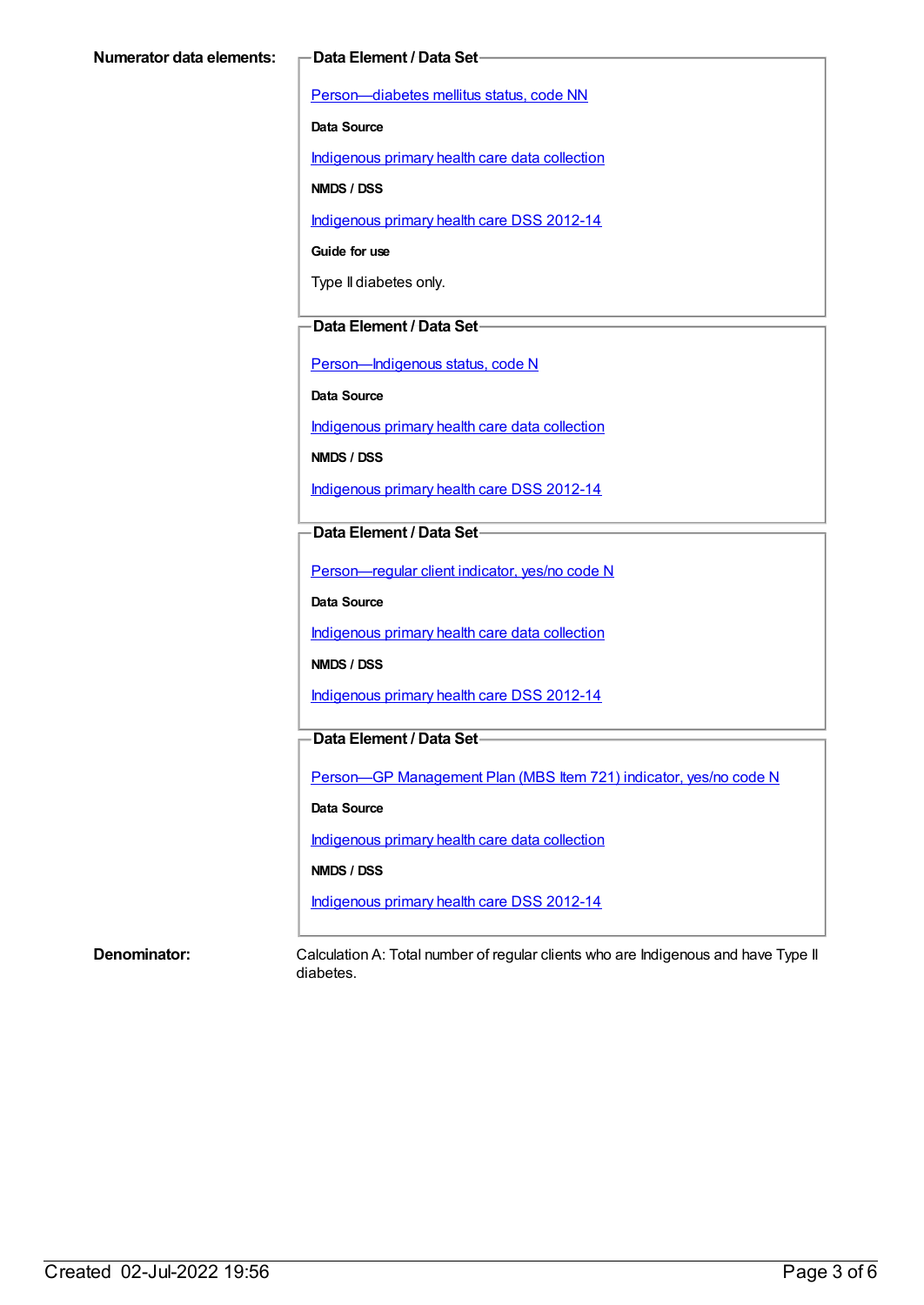| Denominator data | <b>Data Element / Data Set-</b>                |
|------------------|------------------------------------------------|
| elements:        | Person-diabetes mellitus status, code NN       |
|                  | Data Source                                    |
|                  | Indigenous primary health care data collection |
|                  | NMDS / DSS                                     |
|                  | Indigenous primary health care DSS 2012-14     |
|                  | Guide for use                                  |
|                  | Type II diabetes only.                         |
|                  | Data Element / Data Set-                       |
|                  |                                                |
|                  | Person-Indigenous status, code N               |
|                  | Data Source                                    |
|                  | Indigenous primary health care data collection |
|                  | NMDS / DSS                                     |
|                  | Indigenous primary health care DSS 2012-14     |
|                  | Data Element / Data Set-                       |
|                  | Person-regular client indicator, yes/no code N |
|                  | Data Source                                    |
|                  | Indigenous primary health care data collection |
|                  | NMDS / DSS                                     |
|                  | Indigenous primary health care DSS 2012-14     |
| Disaggregation:  | 1. Sex:                                        |
|                  | a) Male<br>b) Female                           |
|                  |                                                |
|                  | 2. Age:<br>$a)$ 0-4 years                      |
|                  | $b)$ 5-14 years                                |
|                  | c) 15-24 years<br>d) 25-34 years               |
|                  | e) 35-44 years                                 |
|                  | f) 45-54 years                                 |

- g) 55-64 years
- h) 65 years and over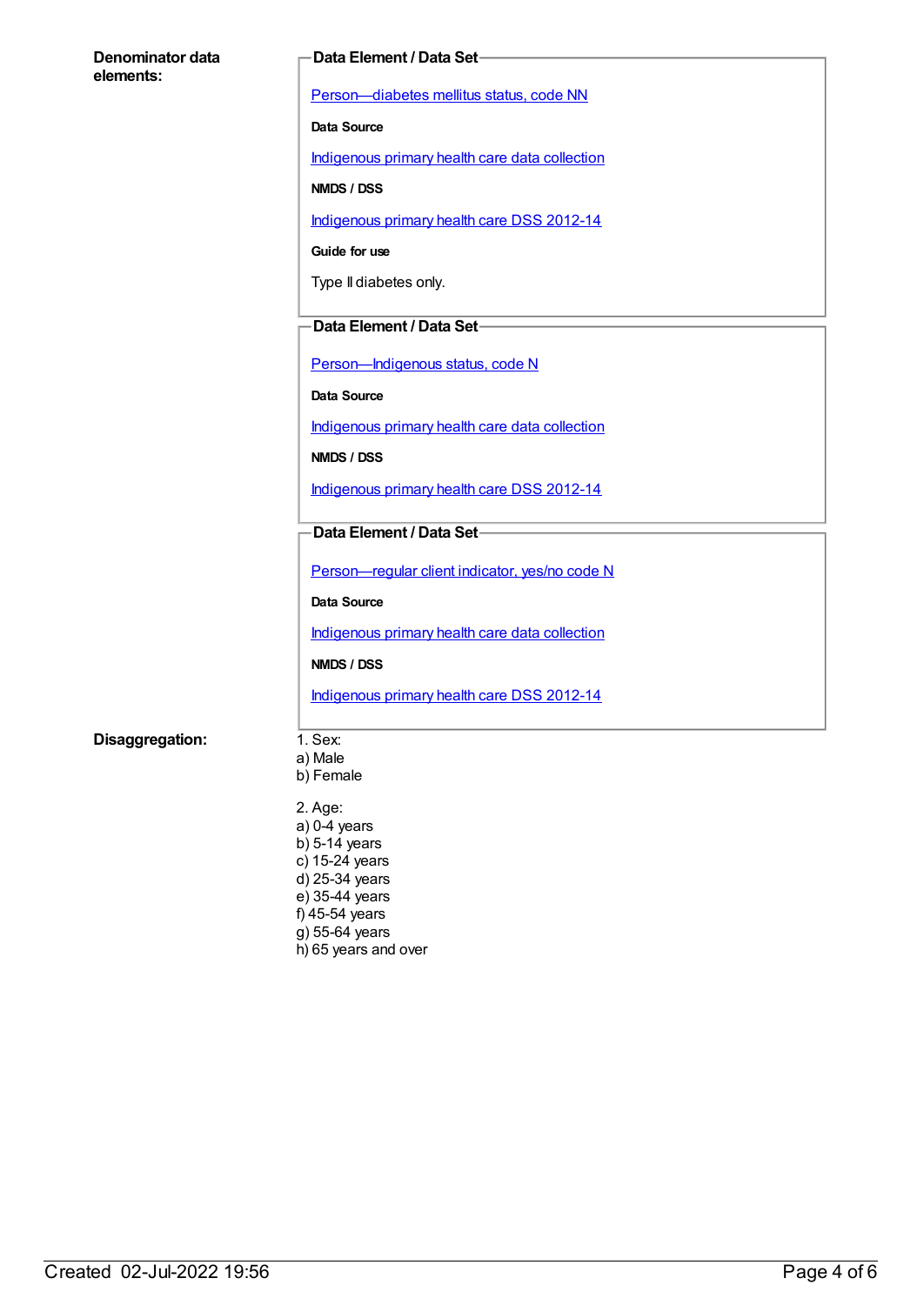#### **Data Element / Data Set**

[Person—sex,](https://meteor.aihw.gov.au/content/287316) code N

**Data Source**

[Indigenous](https://meteor.aihw.gov.au/content/430643) primary health care data collection

**NMDS / DSS**

[Indigenous](https://meteor.aihw.gov.au/content/430629) primary health care DSS 2012-14

### **Data Element / Data Set**

[Person—age,](https://meteor.aihw.gov.au/content/303794) total years N[NN]

**Data Source**

[Indigenous](https://meteor.aihw.gov.au/content/430643) primary health care data collection

**NMDS / DSS**

[Indigenous](https://meteor.aihw.gov.au/content/430629) primary health care DSS 2012-14

## **Representational attributes**

| <b>Indicator conceptual framework</b> |            |
|---------------------------------------|------------|
| Unit of measure:                      | Person     |
| Data type:                            | Real       |
| <b>Representation class:</b>          | Percentage |

| <b>Framework and</b> | Continuous |
|----------------------|------------|
| dimensions:          |            |

## **Data source attributes**

| Data sources: | Data Source                                           |
|---------------|-------------------------------------------------------|
|               | <u>Indigenous primary health care data collection</u> |
|               | Frequency                                             |
|               | 6 monthly                                             |
|               | Data custodian                                        |
|               | Australian Institute of Health and Welfare.           |

## **Accountability attributes**

|                      | Further data development / Further work is required to reach agreement on national definitions for other chronic |
|----------------------|------------------------------------------------------------------------------------------------------------------|
| collection required: | diseases including cardiovascular disease, chronic obstructive pulmonary disease                                 |
|                      | and chronic kidney disease.                                                                                      |

## **Source and reference attributes**

| <b>Submitting organisation:</b> | Australian Institute of Health and Welfare (AIHW) |
|---------------------------------|---------------------------------------------------|
|                                 | Department of Health and Ageing (DoHA)            |